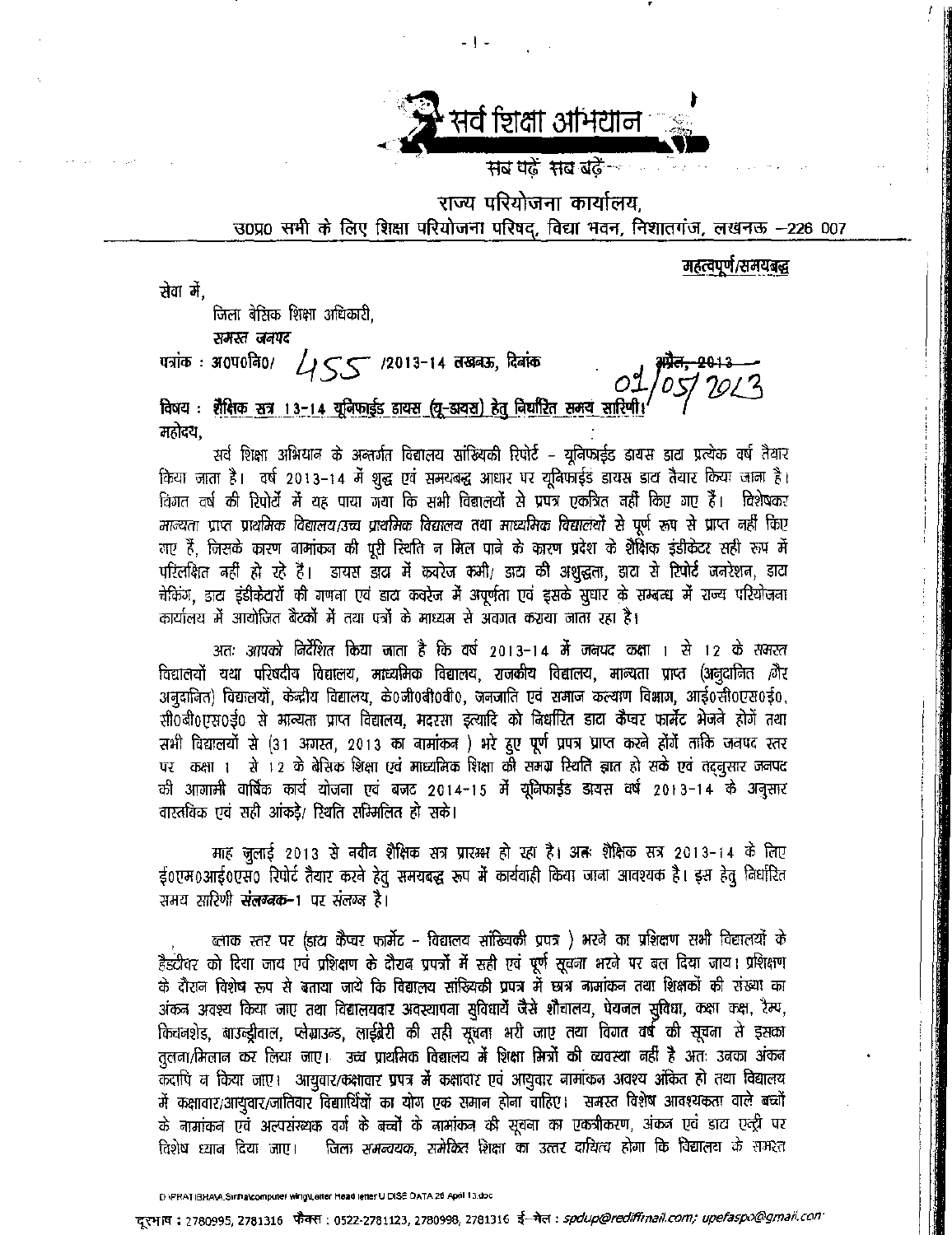विशेष आवश्यकता वाले बच्चों का अंकन विद्यालय के डाटा कैप्चर फार्मेट में कर दिया गया है। जिला बेसिक शिक्षा अधिकारी इस आशय का प्रमाण पत्र जिला समन्वयक, समेकित शिक्षा से प्राप्त करें।

यू डायस वर्ष 2013-14 का कार्य समयबद्ध आधार पर पूर्ण कराये जाने हेतु जनपद के सर्व शिक्षा अभियान एवं उत्तर प्रदेश माध्यमिक शिक्षा अभियान के मध्य लगातार समन्वय रख़ना अपेक्षित है। जनपद स्तर... पर यू-डायस कार्य हेतु **जिला विद्यालय बिरीक्षक एवं जिला बेसिक शिक्षा अधिकारी** नोडल अधिकारी नामित किए जाते हैं एवं यू-डायस के अन्तर्गत समस्त कार्यों को सम्पादित कराते हुए संलग्न समय सारिणी के अनुसार राज्य परियोजना कार्यालय सर्व शिक्षा अभियान को जनपदीय संकलित यू डायस 2013-14 डाटा उपलब्ध कराने की सम्पूर्ण जिम्मेदारी दोनों नोडल अधिकारियों की होगी। यूनीफाईड डायस 2013-14 के शुद्ध एवं समयबद्ध आधार पर पूर्ण किए जाने तथा जनपद के शैक्षिक इण्डीकेटरों का बेसिक शिक्षा अधिकारी एवं खण्ड शिक्षा अधिकारियों के वार्षिक मूल्यांकन में संज्ञान में लिया जाए।

कृपया यह सुनिश्चित करें कि सभी प्रकार के विद्यालयों द्वारा डी0सी0एफ0 भरकर पूर्ण डाटा उपलब्ध कराया जाए। माध्यमिक शिक्षा के कक्षा 1–2 के सभी विद्यालयों के डाटा कैप्चर फार्मेट (विद्यालय सांख्यिकी प्रपत्र) प्राप्त कर एवं चैक करने के पश्चात ससमय बेसिक शिक्षा अधिकारी कार्यालय में उपलब्ध कराये जाने का दायित्व जिला विद्यालय निरीक्षक का होगा। सभी सम्बन्धित अधिकारियों तथा स्टाफ को सम्यक निर्देश अपने स्तर पर प्रसारित करें तथा प्रसारित निर्देश की एक प्रति राज्य परियोजना कार्यालय, सर्व शिक्षा अभियान तथा राज्य परियोजना कार्यालय, उत्तर प्रदेश माध्यमिक शिक्षा अभियान को उपलब्ध कराएं। जनपद में दिनांक ०२ सितम्बर, १३ से दिनांक १७ सितम्बर, १३ तक यूनीफाईड डायस पखवारा आयोजित किया जाए जिसके दौरान संलग्न समय सारिणी के कार्य बिन्दू 5,6,7 पर कार्यवाही संपादित करते हुए समस्त विद्यालयों के भरे हुए डाटा कैप्चर फार्मेट जनपदीय कार्यालय में प्राप्त किए जाएं। उक्त समय सारिणी तथा निर्देश आपको इस आश्य से प्रेषित किए जा रहे कि समय सरिणी का अनूपालन सुनिश्चित करें तथा समय सारिणी में वर्णित कार्य बिन्दुओं की प्रगति की ब्लाक स्तरीय समीक्षा करते हुए यूनीफाईंड डायस २०१३-14 का कार्य प्राथमिकता पर समयबद्ध आधार पर पूर्ण करें।

उपर्युक्त कार्य समयबद्ध हैं। कृपया वरीयता प्रदान करें।

संलग्नक उक्तवत्।

भवदीया.

( डा० मीना शर्मा ) अपर परियोजना निदेशक

पृष्ठांकन संख्या : अ०प०वि०/  $455$ ा /13-14 तखनऊ, तद्दिनांक

## प्रतिलिपि बिम्बलिखित को सूचबार्य एवं आवश्यक कार्यवाही हेतू प्रेषित :-

- प्रमुख सचिव, बेसिक शिक्षा विभाग, उ०प्र० शासन।  $\mathbf{1}$ .
- प्रमुख सचिव, माध्यमिक शिक्षा, उ०प्र० शासन।  $\overline{2}$ .
- राज्य परियोजना निदेशक, उत्तर प्रदेश माध्यमिक शिक्षा अभियान, १८ पार्क रोड, लखनऊ। 3.
- राज्य परियोजना निदेशक, सर्व शिक्षा अभियान, निशातगंज, लखनऊ। 4.
- जिलाधिकारी, समस्त जनपद, उ०प्र०। 5.
- शिक्षा निदेशक, (माध्यमिक), 1.8 पार्क रोड, लखनऊ। 6.
- शिक्षा निदेशक (बेसिक), उ०प्र० लखनऊ। 7.
- जिला विद्यालय निरीक्षक, समस्त जनपद। 8.
- मण्डलीय सहायक शिक्षा निदेशक, समस्त मण्डल। 9.

May 5.13

 $(30$  मीना शर्मा $)$ अपर परियोजना बिदेशक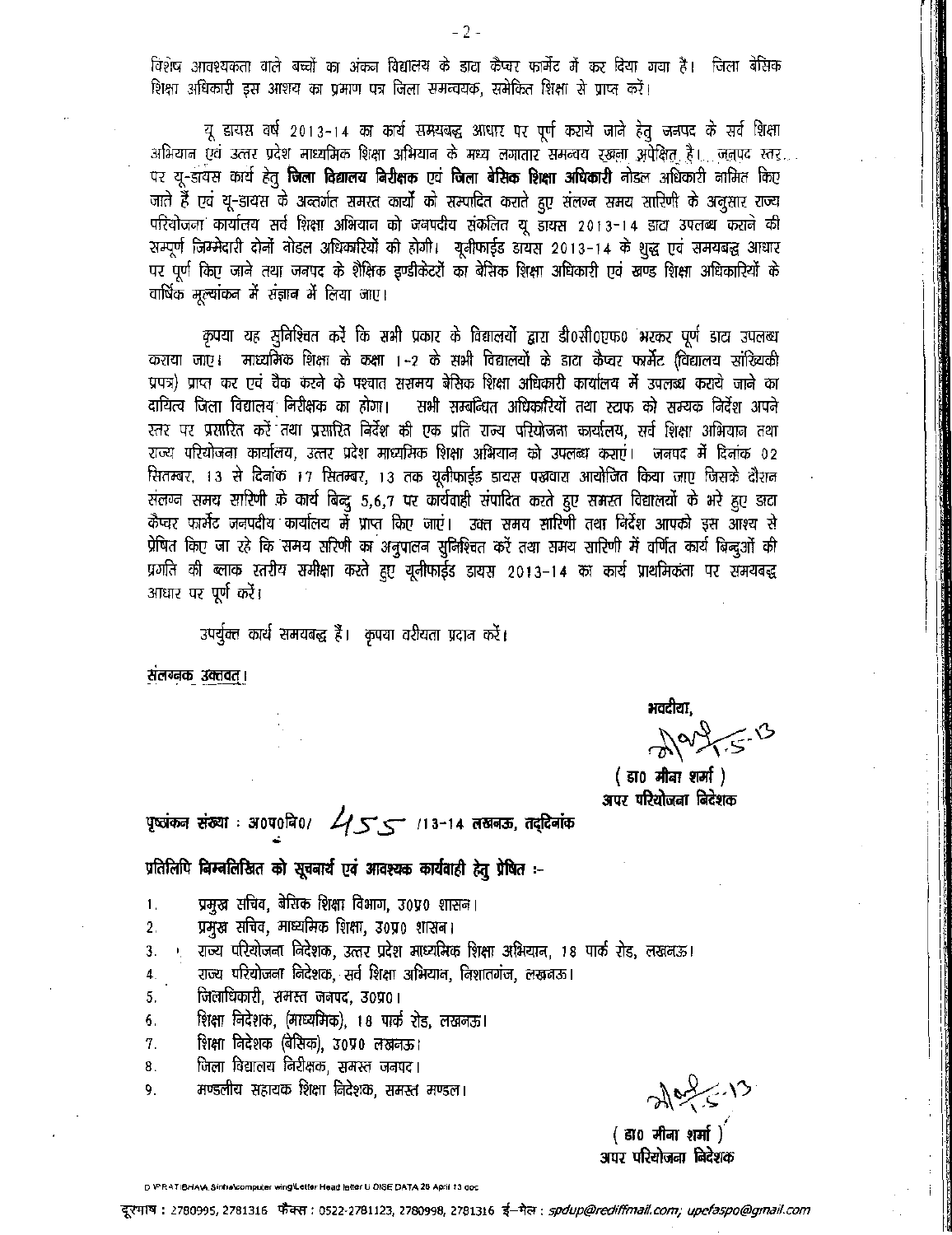### <u>संलग्नक–1</u>

# शैक्षिक सत्र 2013-14 हेतु यू.- डायस (विद्यालय सांख्यिकी प्रपत्र) के लिए निर्धारित समय सारणी।

| क0स0           | कार्य बिन्द                                                                                                                                                                                                                                                                                                                                                                                                                                                                                                                                                                                                                                                | समयावधि                             |  |  |  |
|----------------|------------------------------------------------------------------------------------------------------------------------------------------------------------------------------------------------------------------------------------------------------------------------------------------------------------------------------------------------------------------------------------------------------------------------------------------------------------------------------------------------------------------------------------------------------------------------------------------------------------------------------------------------------------|-------------------------------------|--|--|--|
| $\mathbf{1}$   | गत वर्ष बनाई ब्लॉकवार स्कूल डायरेक्टरी (कक्षा 1-12) के सभी प्रकार के विद्यालयों को सम्मिलित करते हुए यू-डायस<br>2013–14 डायरेक्टरी को अपडेट किया जाना                                                                                                                                                                                                                                                                                                                                                                                                                                                                                                      | $20$ मई $-10$ जून,<br>2013          |  |  |  |
| $\overline{2}$ | जनपद स्तर पर यू-डायस डाटा, डायस रिपोर्ट, एजुकेशनल इंडीकेटर्स, डी0सी0एफ भरने, जनवाचन पर एम0आई0एस0<br>इचार्ज / कम्प्यूटर आपरेटर द्वारा बेसिक शिक्षा अधिकारी, नगर शिक्षा अधिकारी, सहायक लेखाधिकारी , समस्त जिला<br>समन्वयकों एवं समस्त खण्ड शिक्षा अधिकारी, समस्त ब्लाक स्तरीय कम्प्यूटर आपरेटर, को एक दिन का प्रशिक्षण।                                                                                                                                                                                                                                                                                                                                      | 11 जून-15 जून,<br>2013              |  |  |  |
| 3              | यू-डायस फारमेट पर प्रपत्र छपवाना/प्रतियां तैयार करना एवं प्रपत्र विद्यालयों को उपलब्ध कराना।                                                                                                                                                                                                                                                                                                                                                                                                                                                                                                                                                               | 17 जून से 06<br>जुलाई. 2013         |  |  |  |
| $\overline{4}$ | अ— बी0आर0सी0/नगर क्षेत्र स्तर पर सभी विद्यालयों के प्रधानाध्यापकों को प्रपत्र भरने का प्रशिक्षण, जनपद के<br>कम्प्यूटर आपरेटर/ई०एम०आई०एस० इंचार्ज, द्वारा दिया जायेगा। उपरोक्त प्रशिक्षण में जिला समन्वयक (सामुदायिक<br>सहभागिता), जिला समन्वयक (समेकित शिक्षा) सम्बन्धित ब्लाक के संकुल प्रभारी तथा सम्बन्धित ब्लाक के खण्ड शिक्षा<br>अधिकारी / सह समन्दयकों एवं ब्लाक कम्प्यूटर आपरेटर एवं आर0एम0एस0ए0 के कम्प्यूटर आपरेटर अलिवार्य रूप से<br>उपस्थित रहेंगे।<br>ब- आर0एम0एस0ए0 के कम्प्यूटर आपरेटर माध्यमिक के विद्यालयों (कक्षा-1-12, एवं 9-12) के प्रपत्र एस0एस0ए0<br>के कार्यालय से प्राप्त कर सम्बन्धित विद्यालयों को भरे जाने हेतु उपलब्ध करायेंगे। | 08 जुलाई, से 22<br>अगस्त, 2013      |  |  |  |
| 5              | सम्पूर्ण प्रपत्रों को भरा जाना। ( 31 अगस्त, 2013 के नामांकन के आधार पर ) एवं प्रधानाध्यापकों द्वारा संकुल स्तर पर<br>भरे हुए प्रपत्र जमा करना। इसी अवधि में प्रधानाध्यापक द्वारा विद्यालय /ग्राम स्तर पर जनवाधन किया जायेगा।                                                                                                                                                                                                                                                                                                                                                                                                                               | 02-09 सितम्बर,<br>$-2013$           |  |  |  |
| 6              | सही नागांकन भरने की जिम्मेदारी हैडटीचर की होगी तथा हैड टीचर द्वारा डी0सी0एफ0 में भरा हुआ नामांकन VER /<br>WER में भरे हुए नामांकन के तारतम्य हो। संकुल प्रभारियों द्वारा भरे हुए प्रपत्रों का शत प्रतिशत परीक्षण/जांच के<br>उपरान्त ब्लाक संसाधन केन्द्रों पर जमा कराना तथा यह प्रमाण पत्र देना कि उनके आधीन समस्त विद्यालयों से सही<br>सूचना एकत्र कर ली गई हैं एवं प्रपत्रों पर भरी सूचना सही है। यह प्रमाण पत्र खण्ड शिक्षा अधिकारी को दिया<br>जायेगा।                                                                                                                                                                                                  | सितम्बर,<br>$10 - 11$<br>2013       |  |  |  |
| $\overline{7}$ | अ– 25% प्रपत्रों की सैम्पुल चेकिंग के उपरान्त बी0आर0सी0समन्वयक/समस्त खण्ड शिक्षा अधिकारी द्वारा चेकिंग<br>के समस्त प्रमाणपत्रों सहित भरे हुए प्रपत्र जिला बेसिक अधिकारी के कार्यालय में जमा करना।<br>ब– आर0एम0एस0ए0 कार्यालय द्वारा कक्षा 1–12 एवं कक्षा 9–12 के विद्यालयों के भरे हुए प्रपत्र की जांच कर सर्व<br>शिक्षा अभियान कार्यालय को ब्लाकबार उपलब्ध कराना।                                                                                                                                                                                                                                                                                         | 12-17 सितम्बर,<br>2013              |  |  |  |
| 8              | ई०एम०आई०एस० इंचार्ज / कम्प्यूटर आपरेटर द्वारा भरे हुए प्रपत्र प्राप्त होने के पश्चात एन0पी0आर0सी0 / ब्लाकवार   18-25<br>अपडेटिड स्कूल डायरेक्टरी के अनुसार चैक करना कि सभी विद्यालयों के डी0सी0एफ प्राप्त हुए हैं कि नहीं। इसकी<br>रिपोर्ट जिला बेसिक शिक्षा अधिकारी को उपलब्ध कराकर अवशेष विद्यालयों के डी0सी0एफ0 प्राप्त करने की कार्यवाही<br>सुनिश्चित कराना।                                                                                                                                                                                                                                                                                           | सितम्बर्<br>2013                    |  |  |  |
| 9              | सभी डीoसीoएफo को चेक करके अपूर्ण / अशुद्ध डाटा कैप्चर फारमेट वाले विद्यालयों की सूची (स्लाकवार-विद्यालयवार)<br>जिला बेसिक शिक्षा अधिकारी को उपलब्ध कराकर पूर्ण / शुद्ध डी0सी0एफ प्राप्त करने हेतु कार्यवाही सुनिश्चित करें।                                                                                                                                                                                                                                                                                                                                                                                                                                | सितम्बर,<br>$26 - 30$<br>2013       |  |  |  |
| 10             | कम्प्यूटर आपरेटर एवं ई०एम०आई०एस० इंचार्ज (जनपद / ब्लाक स्तर पर तैनात) के द्वारा डाटा इन्ट्री कार्य प्रारम्भ कर<br>पूर्ण करते हुए राज्य परियोजना कार्यालय को संलग्नक–2 में दो वर्ष के तुलनात्मक विवरण सहित डाटा उपलब्ध<br>कराना।                                                                                                                                                                                                                                                                                                                                                                                                                            | $01 - 31$<br>अक्टूबर,<br>2013       |  |  |  |
| 11             | राज्य परियोजना कार्यालय द्वारा डाटा चेकिंग तथा अशुद्धियों / कमियों को जनपदों को अवगत कराना।                                                                                                                                                                                                                                                                                                                                                                                                                                                                                                                                                                | नवम्बर.<br>$01 - 11$<br>2013        |  |  |  |
| 12             | जनपदों द्वारा अशुद्धियों को ठीक कर फाइनल कॅसिस्टेंट डाटा की सी0डी0 एवं डायस प्रमाण पत्र(जिला बेसिक शिक्षा<br>अधिकारी / जिला विद्यालय निरीक्षक) राज्य परियोजना कार्यालय को उपलब्ध कराना।                                                                                                                                                                                                                                                                                                                                                                                                                                                                    | 12-15 नवम्बर,<br>2013               |  |  |  |
| 13             | राज्य परियोजना कार्यालय पर जनपदीय डाटा का संकलन एवं सर्टिफिकेट प्राप्त करना                                                                                                                                                                                                                                                                                                                                                                                                                                                                                                                                                                                | 16–30 नवम्बर,<br>2013               |  |  |  |
| 14             | ब्लॉक रिपोर्ट कार्ड एवं स्कूल रिपोर्ट कार्ड का जैनरेशन एवं ब्लॉक स्तर तथा विद्यालय स्तर पर उपलब्ध कराना                                                                                                                                                                                                                                                                                                                                                                                                                                                                                                                                                    | 05 दिसम्बर, 2013-<br>06 जनवरी, 2014 |  |  |  |